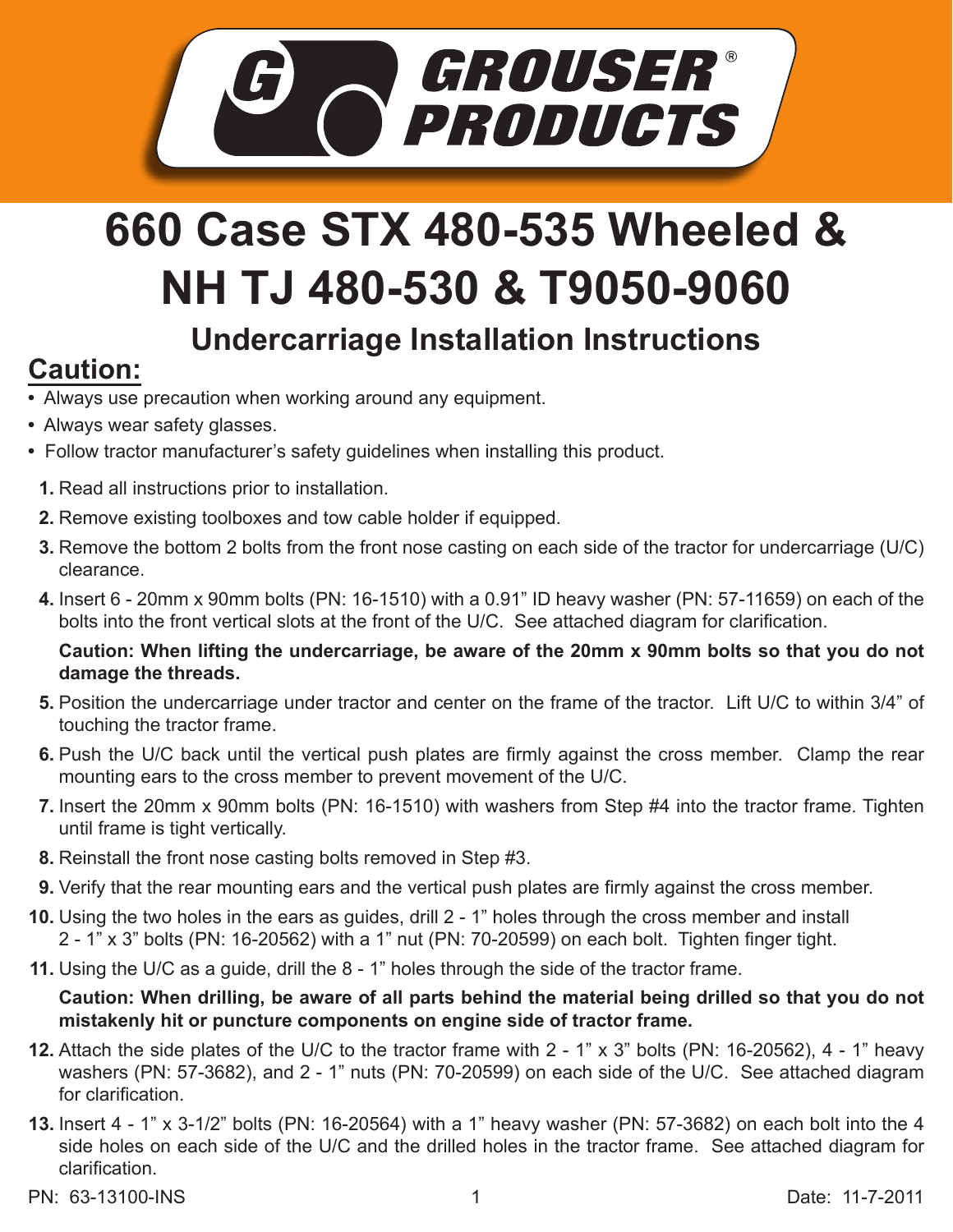- **14.** After all 8 bolts are through the tractor frame, attach with a 1" heavy washer (PN: 57-3682) and 1" nut (PN: 70-20599) on each bolt.
- 15. Once all bolts have been installed, torque the two rear ear 1" bolts to 903 ft·lbs.
- 16. Torque the 6 20mm front vertical bolts to 432 ft·lbs., and the remaining 1" bolts to 903 ft·lbs.
- After first 8 hours of use, re-torque all bolts. **17.**
- Check all fasteners regularly to ensure proper operation of equipment. **18.**